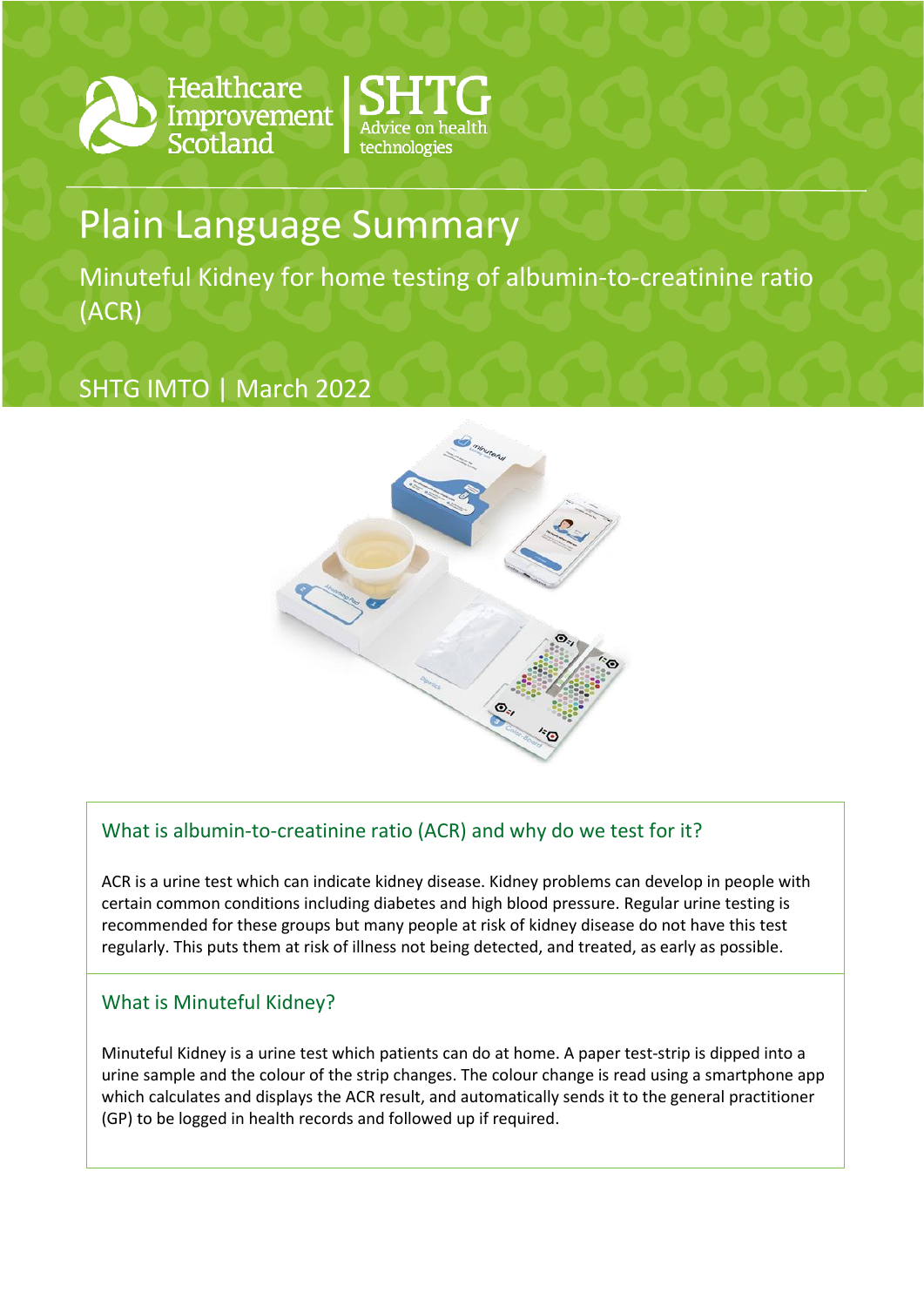#### What is innovative about this test?

The ability to read the paper test-strip colour change by smartphone is innovative. Being able to do the test at home means that more people who may not take a urine sample along to their GP as requested are still able to have their kidney function checked.

#### What we did

We looked at published and unpublished studies on what proportion of people offered the test decided to accept and went on to use the test. The studies also explored what people thought of the test.

We also looked at studies which tried to work out if having this test available would find more people with early kidney disease which could be treated and whether it would be a good use of NHS resources.

#### What we found

The number of people who were interested in the test when offered the chance to use it by their GP varied between the studies. Most people who agreed to try the test found it easy to use. Most of these people also said they preferred to do the test at home rather than take a urine sample to the GP.

When people decided not to use the new test when offered by their GP, it was usually either because they did not have a smartphone or because they preferred to visit their GP practice and take along a urine sample.

In the studies we looked at about a quarter of those who did the test had an abnormal result, which required follow up by their GP.

Minuteful Kidney has the potential to save costs for the NHS but only if the abnormal tests are properly followed up and people go on to have the necessary further tests and treatments.

#### What did we consider when developing this IMTO?

We considered patient safety. None of the studies we looked at raised safety concerns with the test kit itself but patient safety could be an issue if abnormal test results are not properly followed up.

We noted that people who were not smartphone users and those with movement, sight or hearing problems could be excluded or find the test difficult to use.